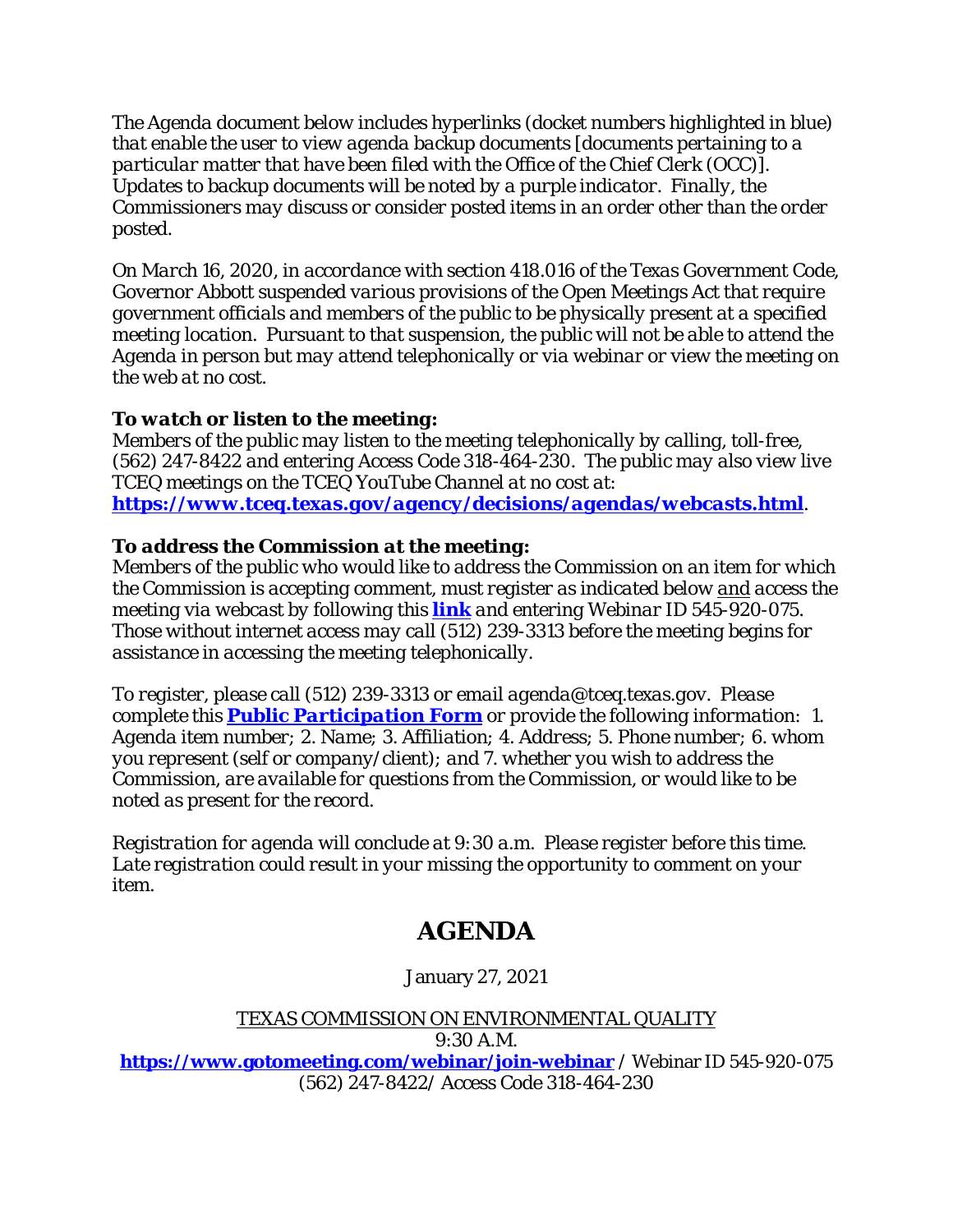#### **HEARING REQUESTS/REQUESTS FOR RECONSIDERATION**

#### Item 1 **[Docket No. 2020-1426-AIR.](http://www.tceq.texas.gov/assets/public/comm_exec/agendas/comm/backup/Agendas/2021/01-27-2021/tycon.pdf)**

Consideration of application by Tycon Ready Mix LLC for the approval of a registration to use the Air Quality Standard Permit for Concrete Batch Plants, Registration No. 159582, which would authorize construction of a permanent concrete batch plant. The plant site is located at the following driving directions: from the intersection of Hunters Trail and County Road 139 (Burkett Road), go north on County Road 139 for approximately 180 feet, site entrance will be on the right, Flint, Smith County, Texas. The Commission will also consider requests for hearing or reconsideration, related responses and replies, public comment, and the Executive Director's Response to Comments. (Don Nelon, Sierra Redding)

#### Item 2 **[Docket No. 2020-1429-MWD.](http://www.tceq.texas.gov/assets/public/comm_exec/agendas/comm/backup/Agendas/2021/01-27-2021/crossroads.pdf)**

Consideration of the application by Crossroads 10445, LP. has applied for new Texas Pollutant Discharge Elimination System Permit No. WQ0015810001 to authorize the discharge of treated domestic wastewater at a daily average flow not to exceed 10,000 gallons per day. The facility will be located at 10445 U.S. Highway 183 South, in Travis County, Texas 78747. The Commission will also consider requests for hearing or reconsideration, related responses and replies, public comment, and the Executive Director's Response to Comments. (Sonia Bhuiya, Stefanie Skogen)

Item 3 **[Docket No. 2020-1560-MWD.](http://www.tceq.texas.gov/assets/public/comm_exec/agendas/comm/backup/Agendas/2021/01-27-2021/quadvest.pdf)**

Consideration of the application by Quadvest, L.P. for new Texas Pollutant Discharge Elimination System Permit No. WQ0015825001, to authorize the discharge of treated domestic wastewater at a daily average flow not to exceed 750,000 gallons per day. The facility will be located at 0.9 mile north of the intersection of Cypress Rosehill Road and Farm-to-Market Road 2920, in Harris County, Texas 77377. The Commission will also consider requests for hearing or reconsideration, related responses and replies, public comment, and the Executive Director's Response to Comments. (Sonia Bhuiya, Kathy Humphreys)

### **TOTAL MAXIMUM DAILY LOAD MATTERS**

Item 4 **[Docket No. 2020-1172-TML.](http://www.tceq.texas.gov/assets/public/comm_exec/agendas/comm/backup/Agendas/2021/01-27-2021/1172TML.pdf)**

Consideration for approval to publish and solicit public comment on Two Draft Total Maximum Daily Loads for Indicator Bacteria in the Caney Creek Watershed, of the Brazos-Colorado Coastal Basin, in Brazoria,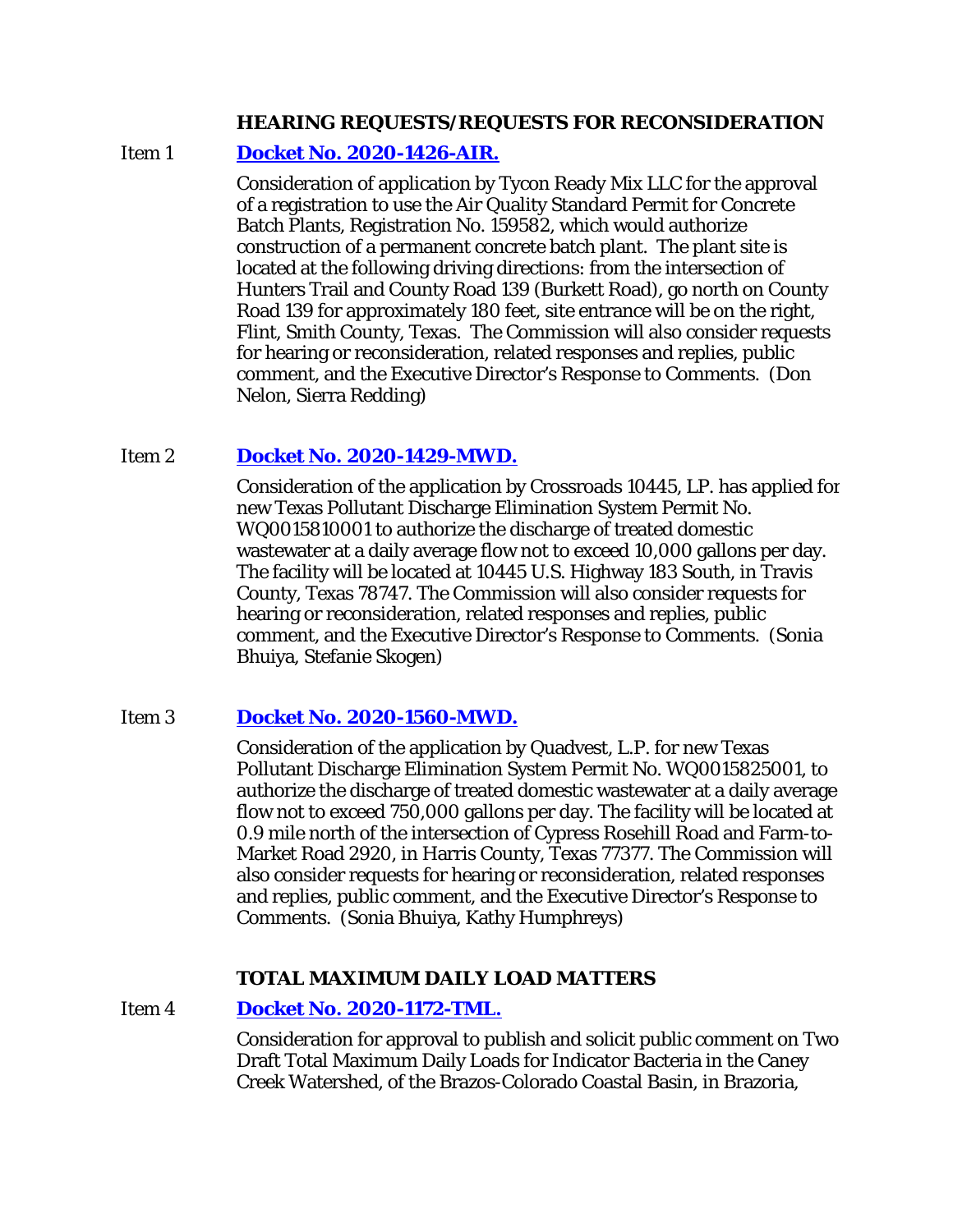Matagorda, and Wharton Counties. (Kerry Niemann, Stefanie Skogen) (Project No. 2020-050-TML-NR)

## **Item 5 [Docket No. 2020-1170-TML.](http://www.tceq.texas.gov/assets/public/comm_exec/agendas/comm/backup/Agendas/2021/01-27-2021/1170TML.pdf)**

Consideration for approval to publish and solicit public comment on One Draft Total Maximum Daily Load for Indicator Bacteria in Arenosa Creek, of the Bays and Estuaries Basin, in Jackson, Lavaca, and Victoria Counties. (Kerry Niemann, Stefanie Skogen) (Project No. 2020-052- TML-NR)

## Item 6 **[Docket No. 2020-1171-TML.](http://www.tceq.texas.gov/assets/public/comm_exec/agendas/comm/backup/Agendas/2021/01-27-2021/1171TML.pdf)**

Consideration for approval to publish and solicit public comment on the Draft Implementation Plan for One Total Maximum Daily Load for Indicator Bacteria in Arenosa Creek, of the Bays and Estuaries Basin, in Jackson, Lavaca, and Victoria Counties. (Kerry Niemann, Stefanie Skogen) (Project No. 2020-051-TML-NR)

## **AGRICULTURAL ENFORCEMENT AGREED ORDER**

## Item 7 **[Docket No. 2020-0389-AGR-E.](http://www.tceq.texas.gov/assets/public/comm_exec/agendas/comm/backup/Agendas/2021/01-27-2021/0389AGR.pdf)**

Consideration of an Agreed Order assessing administrative penalties and requiring certain actions of HT & T, LLC in Waller County; RN106739022; for water quality violations pursuant to Tex. Water Code chs. 7 and 26 and the rules of the Texas Commission on Environmental Quality, including specifically 30 Tex. Admin. Code ch. 60. (Alejandro Laje, Michael Parrish)

### **AIR QUALITY ENFORCEMENT AGREED ORDERS**

### Item 8 **[Docket No. 2020-0927-AIR-E.](http://www.tceq.texas.gov/assets/public/comm_exec/agendas/comm/backup/Agendas/2021/01-27-2021/0927AIR.pdf)**

Consideration of an Agreed Order assessing administrative penalties and requiring certain actions of Blaine Larsen Farms, Inc. in Hartley County; RN109220137; for air quality violations pursuant to Tex. Health & Safety Code ch. 382, Tex. Water Code ch. 7, and the rules of the Texas Commission on Environmental Quality, including specifically 30 Tex. Admin. Code ch. 60. (Danielle Porras, Michael Parrish)

### Item 9 **[Docket No. 2019-1198-AIR-E.](http://www.tceq.texas.gov/assets/public/comm_exec/agendas/comm/backup/Agendas/2021/01-27-2021/1198AIR.pdf)**

Consideration of an Agreed Order assessing administrative penalties and requiring certain actions of Chevron Phillips Chemical Company LP in Brazoria County; RN100825249; for air quality violations pursuant to Tex. Health & Safety Code ch. 382, Tex. Water Code ch. 7 and the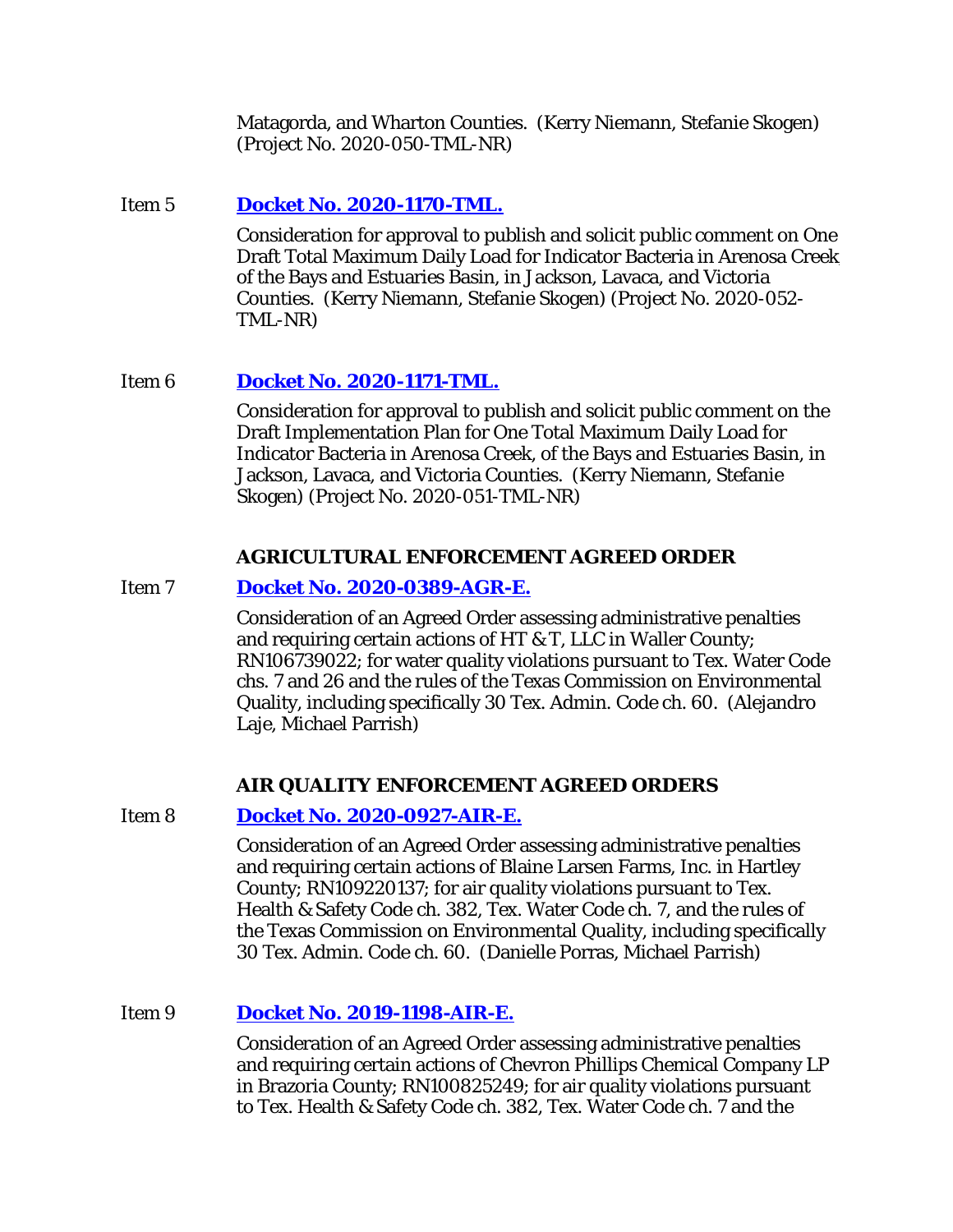rules of the Texas Commission on Environmental Quality, including specifically 30 Tex. Admin. Code ch. 60. (Mackenzie Mehlmann, Michael Parrish)

### Item 10 **[Docket No. 2020-0385-AIR-E.](http://www.tceq.texas.gov/assets/public/comm_exec/agendas/comm/backup/Agendas/2021/01-27-2021/0385AIR.pdf)**

Consideration of an Agreed Order assessing administrative penalties and requiring certain actions of Chevron Phillips Chemical Company LP in Brazoria County; RN100825249; for air quality violations pursuant to Tex. Health & Safety Code ch. 382, Tex. Water Code ch. 7, and the rules of the Texas Commission on Environmental Quality, including specifically 30 Tex. Admin. Code ch. 60. (Mackenzie Mehlmann, Michael Parrish)

# Item 11 **[Docket No. 2020-0777-AIR-E.](http://www.tceq.texas.gov/assets/public/comm_exec/agendas/comm/backup/Agendas/2021/01-27-2021/0777AIR.pdf)**

Consideration of an Agreed Order assessing administrative penalties and requiring certain actions of Enterprise Products Operating LLC in Chambers County; RN102323268; for air quality violations pursuant to Tex. Health & Safety Code ch. 382, Tex. Water Code ch. 7, and the rules of the Texas Commission on Environmental Quality, including specifically 30 Tex. Admin. Code ch. 60. (Amanda Diaz, Michael Parrish)

# Item 12 **[Docket No. 2019-0688-AIR-E.](http://www.tceq.texas.gov/assets/public/comm_exec/agendas/comm/backup/Agendas/2021/01-27-2021/0688AIR.pdf)**

Consideration of an Agreed Order assessing administrative penalties and requiring certain actions of Formosa Plastics Corporation, Texas in Calhoun County; RN100218973; for air quality violations pursuant to Tex. Health & Safety Code ch. 382, Tex. Water Code ch. 7, and the rules of the Texas Commission on Environmental Quality, including specifically 30 Tex. Admin. Code ch. 60. (Michaelle Garza, Michael Parrish)

### Item 13 **[Docket No. 2019-1618-AIR-E.](http://www.tceq.texas.gov/assets/public/comm_exec/agendas/comm/backup/Agendas/2021/01-27-2021/1618AIR.pdf)**



Consideration of an Agreed Order assessing administrative penalties and requiring certain actions of Motiva Enterprises LLC in Jefferson County; RN100209451; for air quality violations pursuant to Tex. Health & Safety Code ch. 382, Tex. Water Code ch. 7, and the rules of the Texas Commission on Environmental Quality, including specifically 30 Tex. Admin. Code ch. 60. (Margarita Dennis, Michael Parrish)

### Item 14 **[Docket No. 2020-0401-AIR-E.](http://www.tceq.texas.gov/assets/public/comm_exec/agendas/comm/backup/Agendas/2021/01-27-2021/0401AIR.pdf)**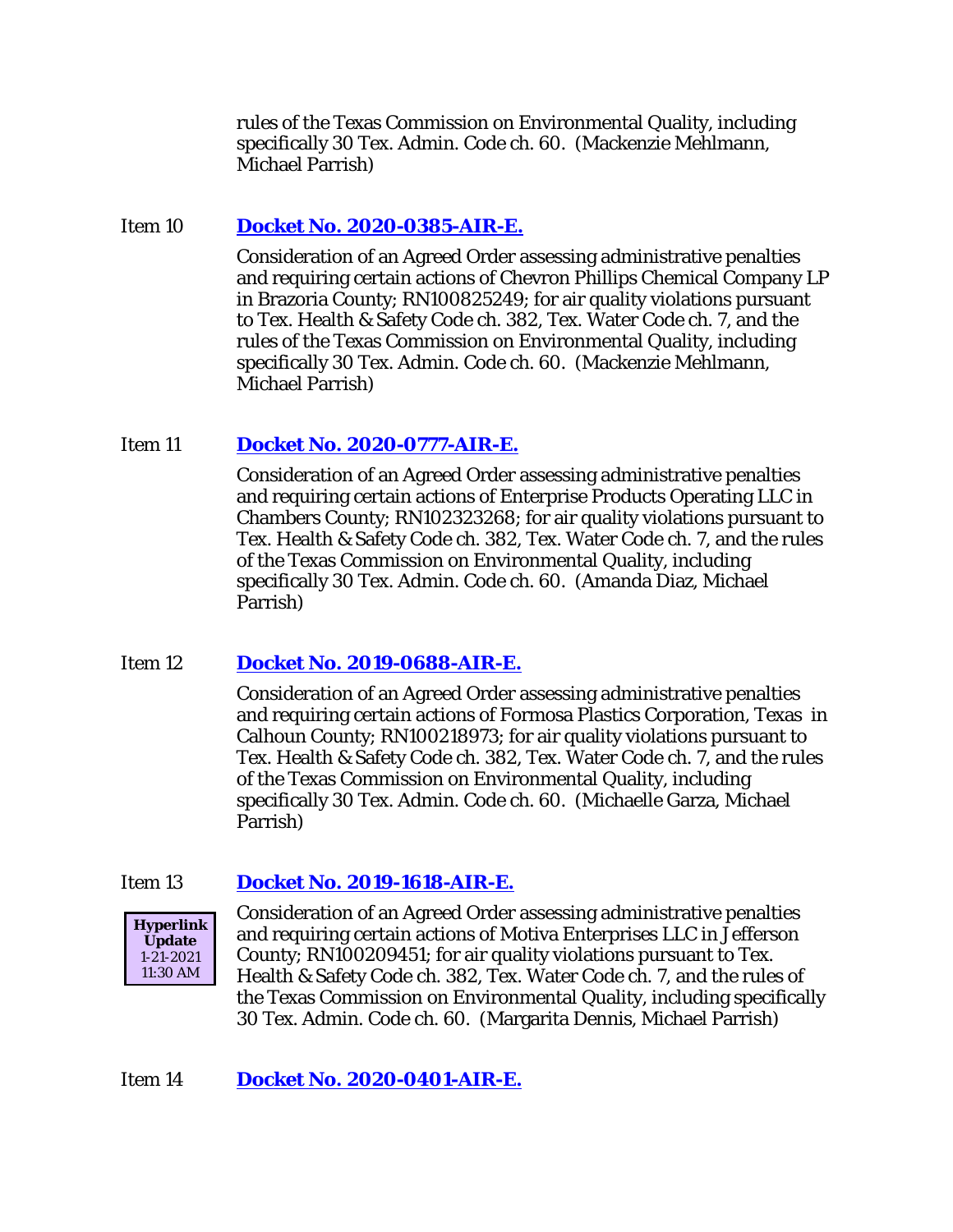Consideration of an Agreed Order assessing administrative penalties and requiring certain actions of Targa Midstream Services LLC in Chambers County; RN100222900; for air quality violations pursuant to Tex. Health & Safety Code ch. 382, Tex. Water Code ch. 7, and the rules of the Texas Commission on Environmental Quality, including specifically 30 Tex. Admin. Code ch. 60. (Toni Red, Michael Parrish)

# Item 15 **[Docket No. 2020-0747-AIR-E.](http://www.tceq.texas.gov/assets/public/comm_exec/agendas/comm/backup/Agendas/2021/01-27-2021/0747AIR.pdf)**

Consideration of an Agreed Order assessing administrative penalties against Targa Pipeline Mid-Continent WestTex LLC in Reagan County; RN106726854; for air quality violations pursuant to Tex. Health & Safety Code ch. 382, Tex. Water Code ch. 7, and the rules of the Texas Commission on Environmental Quality, including specifically 30 Tex. Admin. Code ch. 60. (Mackenzie Mehlmann, Michael Parrish)

#### **INDUSTRIAL WASTE DISCHARGE ENFORCEMENT AGREED ORDERS**

### Item 16 **[Docket No. 2020-0132-IWD-E.](http://www.tceq.texas.gov/assets/public/comm_exec/agendas/comm/backup/Agendas/2021/01-27-2021/0132IWD.pdf)**



Consideration of an Agreed Order assessing administrative penalties and requiring certain actions of MONTEREY MUSHROOMS, INC. in Madison County; RN100831312; for water quality violations pursuant to Tex. Water Code chs. 7 and 26 and the rules of the Texas Commission on Environmental Quality, including specifically 30 Tex. Admin. Code ch. 60. (Harley Hobson, Michael Parrish)

# Item 17 **[Docket No. 2019-1733-IWD-E.](http://www.tceq.texas.gov/assets/public/comm_exec/agendas/comm/backup/Agendas/2021/01-27-2021/1733IWD.pdf)**

Consideration of an Agreed Order assessing administrative penalties and requiring certain actions of Sequa Corporation in Harris County; RN100217926; for water quality violations pursuant to Tex. Water Code chs. 7 and 26 and the rules of the Texas Commission on Environmental Quality, including specifically 30 Tex. Admin. Code ch. 60. (Alejandro Laje, Michael Parrish)

### **MULTI-MEDIA MATTER ENFORCEMENT AGREED ORDER**

Item 18 **[Docket No. 2020-0234-MLM-E.](http://www.tceq.texas.gov/assets/public/comm_exec/agendas/comm/backup/Agendas/2021/01-27-2021/0234MLM.pdf)**

Consideration of an Agreed Order assessing administrative penalties and requiring certain actions of T.F.R. ENTERPRISES, INC. in Williamson County; RN106043144; for municipal solid waste and water quality violations pursuant to Tex. Health & Safety Code ch. 361, Tex. Water Code chs. 7 and 26, and the rules of the Texas Commission on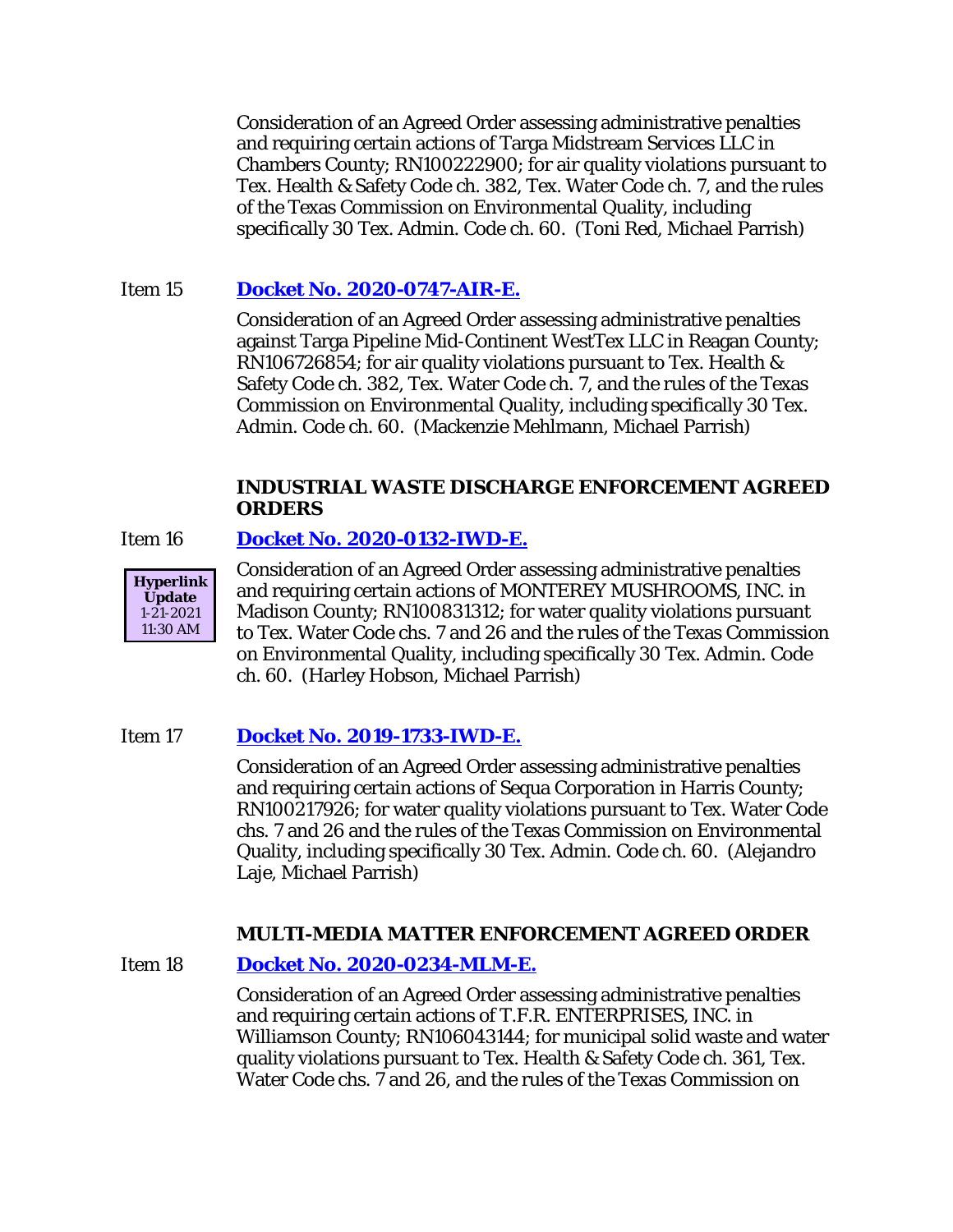Environmental Quality, including specifically 30 Tex. Admin. Code ch. 60. (Berenice Munoz, Michael Parrish)

### **MUNICIPAL SOLID WASTE ENFORCEMENT AGREED ORDER**

## Item 19 **[Docket No. 2019-0608-MSW-E.](http://www.tceq.texas.gov/assets/public/comm_exec/agendas/comm/backup/Agendas/2021/01-27-2021/0608MSW.pdf)**

Consideration of an Agreed Order assessing administrative penalties against Liberty Tire Recycling, LLC in Bexar County; RN104370275; for used tires violations pursuant to Tex. Health & Safety Code ch. 361, Tex. Water Code ch. 7, and the rules of the Texas Commission on Environmental Quality, including specifically 30 Tex. Admin. Code ch. 60. (John Fennell, Michael Parrish)

### **MUNICIPAL WASTE DISCHARGE ENFORCEMENT AGREED ORDER**

### Item 20 **[Docket No. 2020-0563-MWD-E.](http://www.tceq.texas.gov/assets/public/comm_exec/agendas/comm/backup/Agendas/2021/01-27-2021/0563MWD.pdf)**

Consideration of an Agreed Order assessing administrative penalties against Montgomery County Municipal Utility District No. 112 in Montgomery County; RN104815238; for water quality violations pursuant to Tex. Water Code chs. 7 and 26 and the rules of the Texas Commission on Environmental Quality, including specifically 30 Tex. Admin. Code ch. 60. (Christopher Moreno, Michael Parrish)

#### **PETROLEUM STORAGE TANK ENFORCEMENT AGREED ORDER**

Item 21 **[Docket No. 2020-0577-PST-E.](http://www.tceq.texas.gov/assets/public/comm_exec/agendas/comm/backup/Agendas/2021/01-27-2021/0577PST.pdf)**

Consideration of an Agreed Order assessing administrative penalties and requiring certain actions of QUICK TRACK INC. in Tarrant County; RN103028874; for petroleum storage tank violations pursuant to Tex. Water Code chs. 7 and 26 and the rules of the Texas Commission on Environmental Quality, including specifically 30 Tex. Admin. Code ch. 60. (Tyler Richardson, Michael Parrish)

### **PUBLIC WATER SYSTEM ENFORCEMENT AGREED ORDERS**

Item 22 **[Docket No. 2019-1789-PWS-E.](http://www.tceq.texas.gov/assets/public/comm_exec/agendas/comm/backup/Agendas/2021/01-27-2021/1789PWS.pdf)**

Consideration of an Agreed Order assessing administrative penalties and requiring certain actions of DEANVILLE WATER SUPPLY CORPORATION in Burleson County; RN101442085; for public drinking water violations pursuant to Tex. Health & Safety Code ch. 341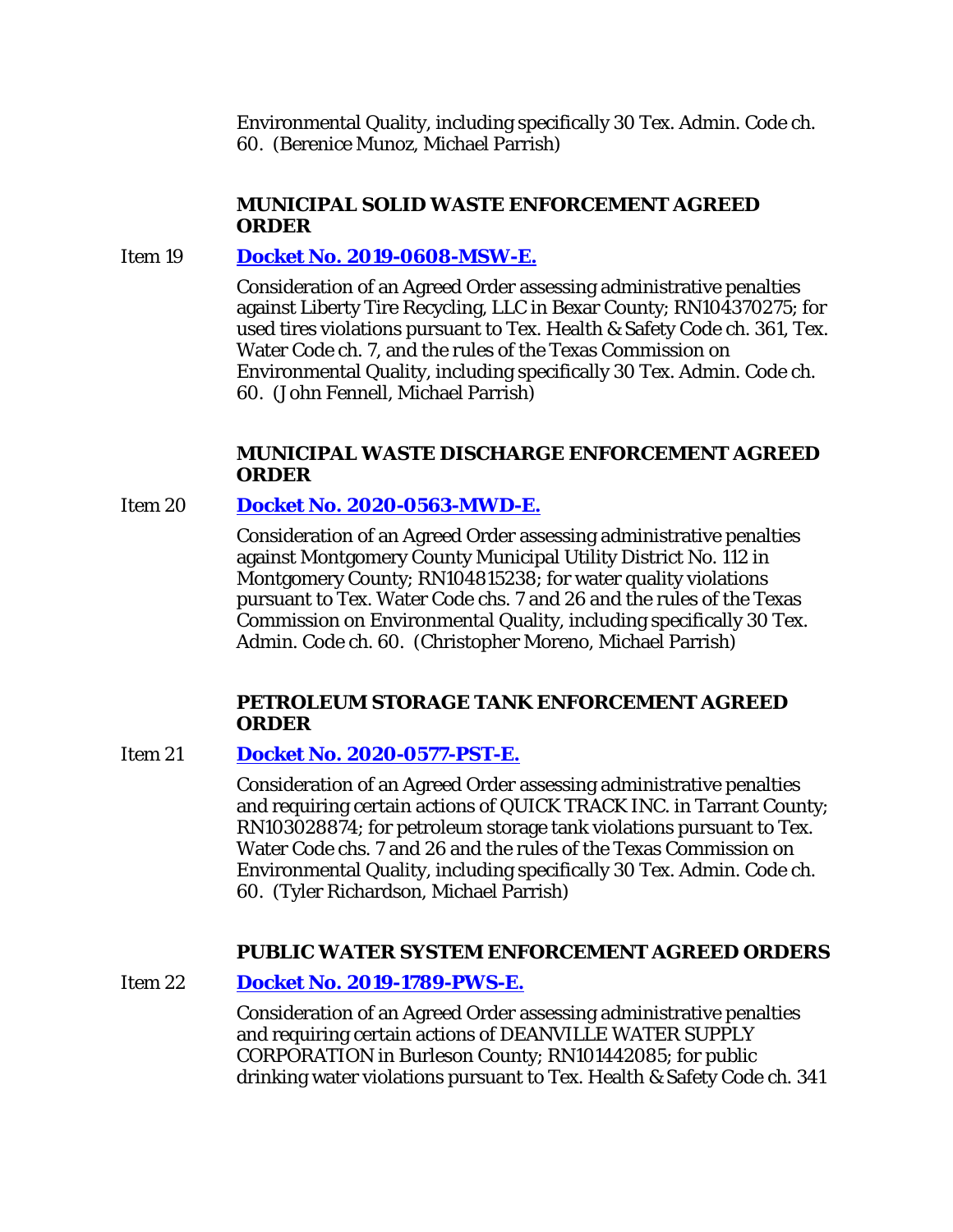and the rules of the Texas Commission on Environmental Quality. (Aaron Vincent, Michael Parrish)

### Item 23 **[Docket No. 2019-1684-PWS-E.](http://www.tceq.texas.gov/assets/public/comm_exec/agendas/comm/backup/Agendas/2021/01-27-2021/1684PWS.pdf)**

Consideration of an Agreed Order assessing administrative penalties and requiring certain actions of SIMPLY AQUATICS, INC. in Montgomery County; RN101651925; for public drinking water violations pursuant to Tex. Health & Safety Code ch. 341 and the rules of the Texas Commission on Environmental Quality. (Steven Hall, Michael Parrish)

#### **PUBLIC WATER SYSTEM ENFORCEMENT DEFAULT ORDERS**

### Item 24 **[Docket No. 2017-1574-PWS-E.](http://www.tceq.texas.gov/assets/public/comm_exec/agendas/comm/backup/Agendas/2021/01-27-2021/1574PWS.pdf)**

Consideration of a Default Order assessing administrative penalties against and requiring certain actions of Donald S. Fletcher dba Equestrian Estates in Erath County; RN101239077; for public drinking water violations pursuant to Tex. Health & Safety Code ch. 341 and the rules of the Texas Commission on Environmental Quality. (Jake Marx, Janice Hernandez)

# Item 25 **[Docket No. 2018-0709-PWS-E.](http://www.tceq.texas.gov/assets/public/comm_exec/agendas/comm/backup/Agendas/2021/01-27-2021/0709PWS.pdf)**

Consideration of a Default Order assessing administrative penalties against and requiring certain actions of CIRCLE "R" RANCHETTES RECREATION AND COMMUNITY CORPORATION in Tarrant County; RN101256063; for public drinking water violations pursuant to Tex. Health & Safety Code ch. 341 and the rules of the Texas Commission on Environmental Quality. (Jake Marx, Janice Hernandez)

### Item 26 **[Docket No. 2019-1751-PWS-E.](http://www.tceq.texas.gov/assets/public/comm_exec/agendas/comm/backup/Agendas/2021/01-27-2021/1751PWS.pdf)**

Consideration of a Default Order assessing administrative penalties against and requiring certain actions of Stewart McCrary dba Country Pines R V Park in Harrison County; RN101200988; for public drinking water violations pursuant to Tex. Health & Safety Code ch. 341 and the rules of the Texas Commission on Environmental Quality. (Roslyn Dubberstein, Janice Hernandez)

# **SLUDGE ENFORCEMENT AGREED ORDER**

Item 27 **[Docket No. 2020-0106-SLG-E.](http://www.tceq.texas.gov/assets/public/comm_exec/agendas/comm/backup/Agendas/2021/01-27-2021/0106SLG.pdf)**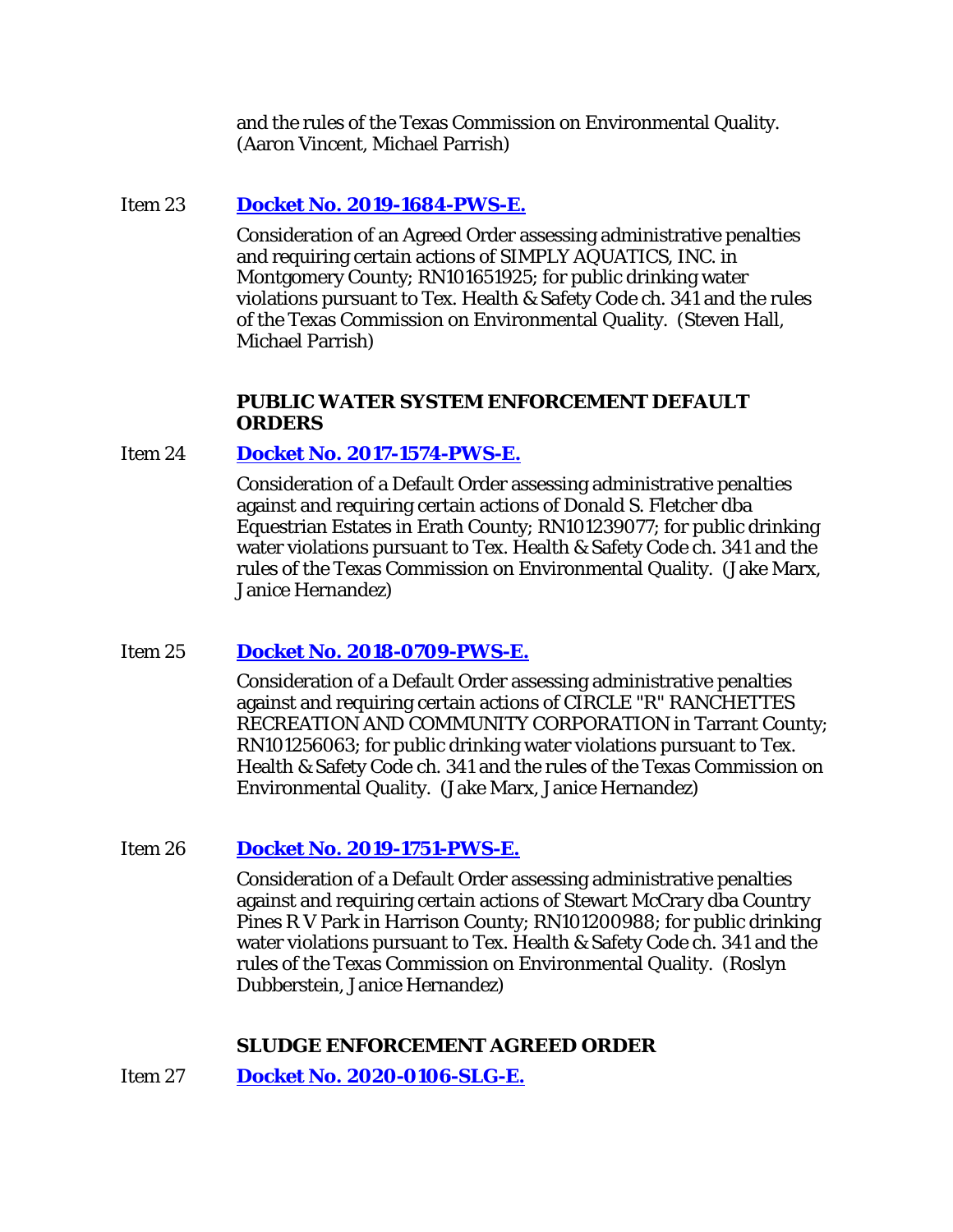Consideration of an Agreed Order assessing administrative penalties and requiring certain actions of T.O.F.S., LLC in Lubbock County; RN106901150; for municipal solid waste violations pursuant to Tex. Health & Safety Code ch. 361, Tex. Water Code ch. 7, and the rules of the Texas Commission on Environmental Quality, including specifically 30 Tex. Admin. Code ch. 60. (Steven Van Landingham, Michael Parrish)

### **WATER QUALITY ENFORCEMENT AGREED ORDER**

#### Item 28 **[Docket No. 2020-0898-WQ-E.](http://www.tceq.texas.gov/assets/public/comm_exec/agendas/comm/backup/Agendas/2021/01-27-2021/0898WQ.pdf)**

Consideration of an Agreed Order assessing administrative penalties against the City of Friendswood in Galveston County; RN111033395; for water quality violations pursuant to Tex. Water Code chs. 7 and 26 and the rules of the Texas Commission on Environmental Quality, including specifically 30 Tex. Admin. Code ch. 60. (Harley Hobson, Michael Parrish)

#### **MONTHLY ENFORCEMENT REPORT**

### Item 29 **[Docket No. 2020-1556-MIS.](http://www.tceq.texas.gov/assets/public/comm_exec/agendas/comm/backup/Agendas/2021/01-27-2021/1556MIS.pdf)**

Consideration of the Texas Commission on Environmental Quality Monthly Enforcement Report, submitted for discussion in accordance with Texas Water Code § 7.003. (Bryan Sinclair, Melissa Cordell)

### **EXECUTIVE MEETING**

#### Item 30 **Docket No. 2021-0001-EXE.**

The Commission will conduct a closed meeting to receive legal advice from its attorney(s) and will discuss pending or contemplated litigation, and/or settlement offers, as permitted by Section 551.071 of the Texas Open Meetings Act, Chapter 551 of the Texas Government Code. The Commission may also meet in open meeting to take action on this matter as required by Section 551.102 of the Texas Open Meetings Act, Chapter 551 of the Texas Government Code.

### Item 31 **Docket No. 2021-0002-EXE.**

The Commission will conduct a closed meeting to deliberate the appointment, employment, evaluation, reassignment, duties, discipline, or dismissal of the Commission's Executive Director, General Counsel, Chief Clerk, Public Interest Counsel, or Chief Auditor as permitted by Section 551.074 of the Texas Open Meetings Act, Chapter 551 of the Texas Government Code. The Commission may also meet in open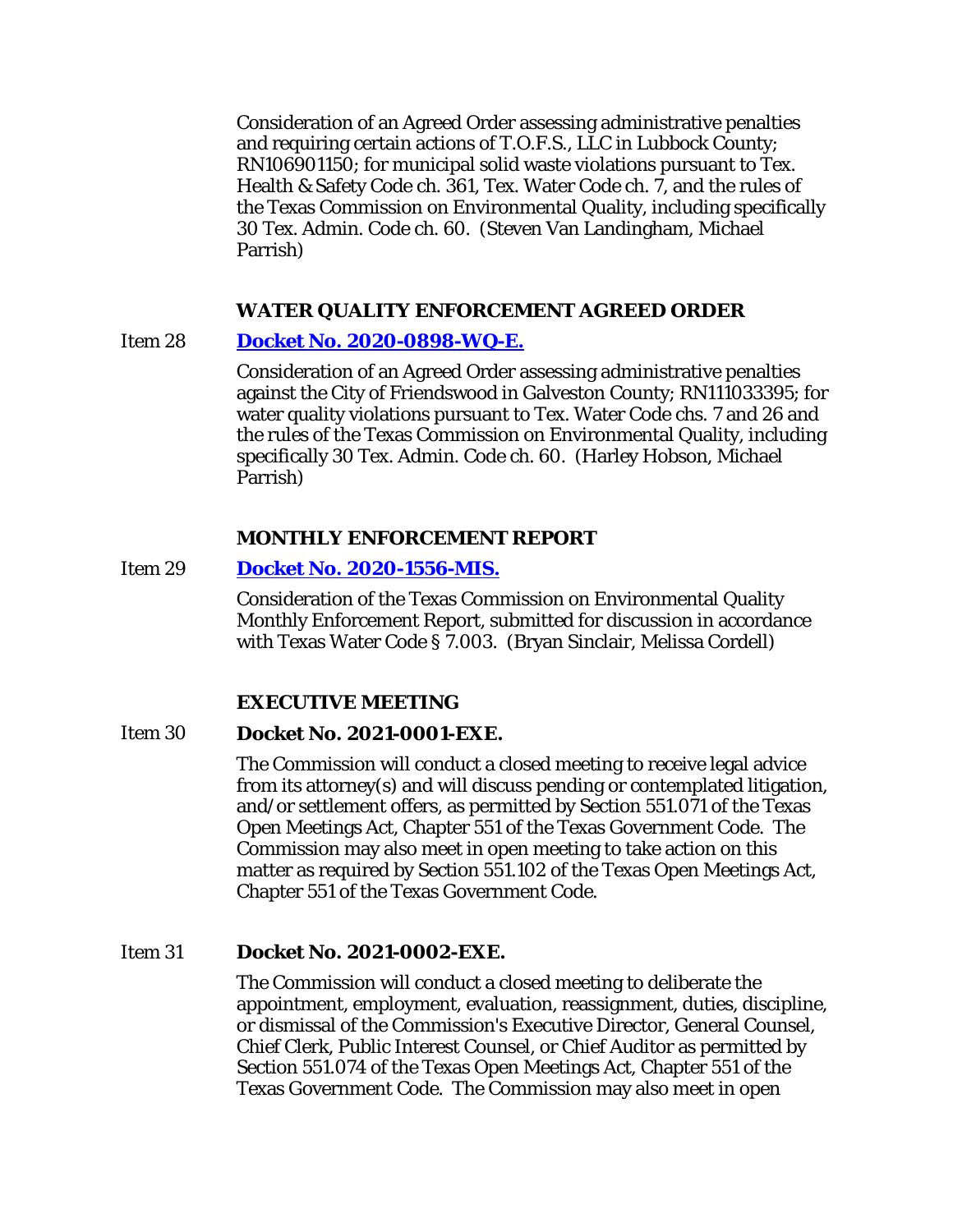meeting to take action on this matter as required by Section 551.102 of the Texas Open Meetings Act, Chapter 551 of the Texas Government Code.

#### Item 32 **Docket No. 2021-0003-EXE.**

The Commission will conduct a closed meeting to discuss the employment, evaluation, reassignment, duties, discipline or dismissal of a specific Commission employee(s) as permitted by Section 551.074 of the Texas Open Meetings Act, Chapter 551 of the Texas Government Code. The Commission may also meet in open meeting to take action on this matter as required by Section 551.102 of the Texas Open Meetings Act, Chapter 551 of the Texas Government Code.

#### Item 33 **Docket No. 2021-0004-EXE.**

The Commission will conduct a closed meeting to discuss their duties, roles, and responsibilities as Commissioners of the TCEQ pursuant to Section 551.074 of the Texas Open Meetings Act, Chapter 551 of the Texas Government Code. The Commission may also meet in open meeting to take action on this matter as required by Section 551.102 of the Texas Open Meetings Act, Chapter 551 of the Texas Government Code.

**PERSONS WITH DISABILITIES WHO PLAN TO ATTEND THE TCEQ AGENDA AND WHO MAY NEED AUXILIARY AIDS OR SERVICES SUCH AS INTERPRETERS FOR PERSONS WHO ARE DEAF OR HEARING IMPAIRED, READERS, LARGE PRINT, OR BRAILLE ARE REQUESTED TO CONTACT OFFICE OF THE CHIEF CLERK AT (512) 239-3300 AT LEAST SIX (6) WORK DAYS PRIOR TO THE AGENDA, SO THAT APPROPRIATE ARRANGEMENTS CAN BE MADE. PERSONS WHO DESIRE THE ASSISTANCE OF AN INTERPRETER IN CONJUNCTION WITH THEIR ORAL PRESENTATION AT THIS TCEQ AGENDA ARE REQUESTED TO CONTACT THE OFFICE OF THE CHIEF CLERK AT (512) 239-3300 AT LEAST FIVE (5) WORK DAYS PRIOR TO THE AGENDA SO THAT APPROPRIATE ARRANGEMENTS CAN BE MADE.**

**SECTION 46.035 OF THE TEXAS PENAL CODE PROHIBITS HANDGUN LICENSEES FROM CARRYING THEIR HANDGUNS AT GOVERNMENT MEETINGS SUCH AS THIS ONE. THIS PROHIBITION APPLIES TO BOTH CONCEALED CARRY AND OPEN CARRY BY HANDGUN LICENSEES.**

**TO WATCH OR LISTEN TO THE MEETING: MEMBERS OF THE PUBLIC MAY LISTEN TO THE MEETING TELEPHONICALLY BY CALLING, TOLL-FREE, (562) 247-8422 AND ENTERING ACCESS CODE 318-464-230. THE PUBLIC MAY ALSO VIEW**